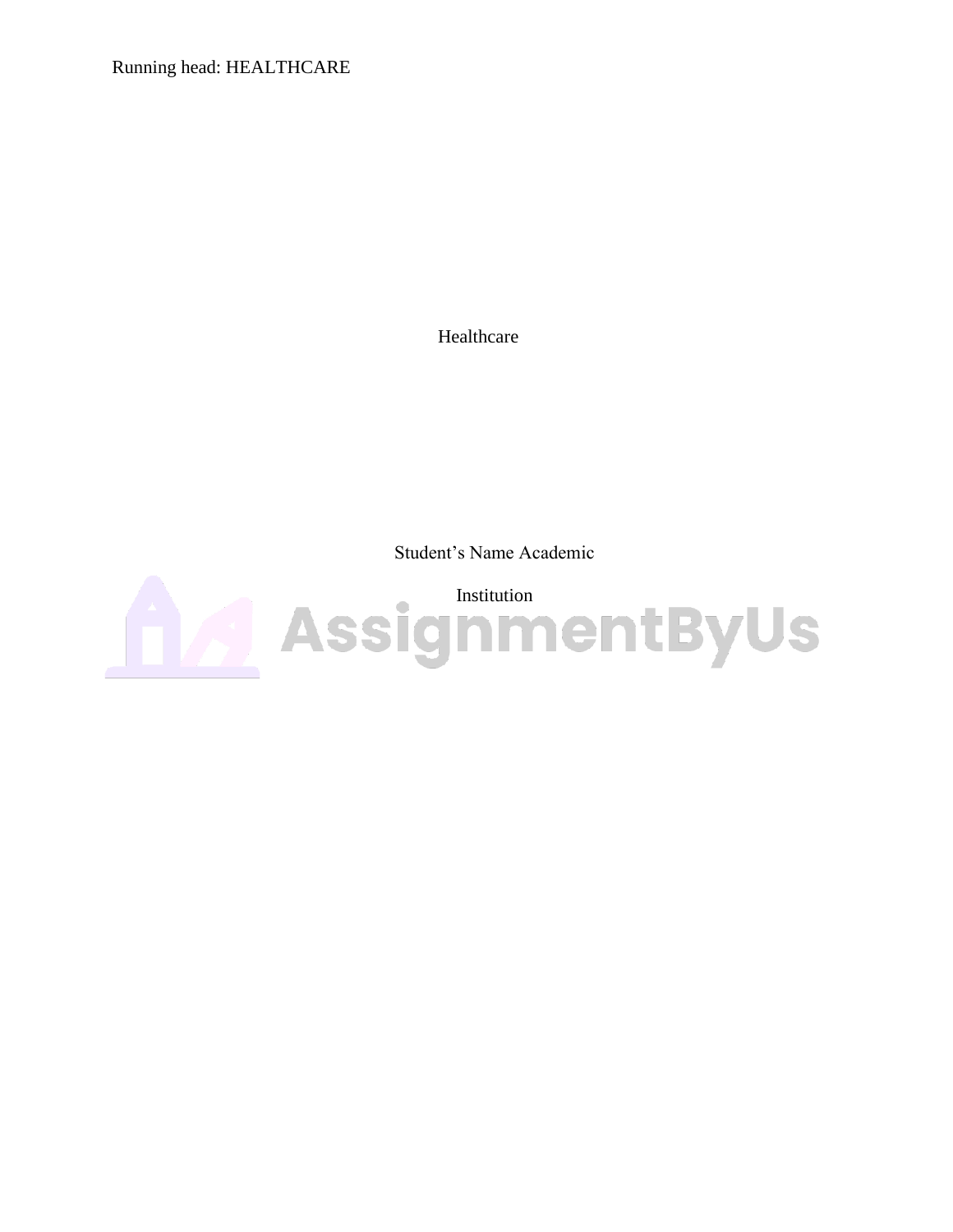## Healthcare

Mrs. M has a mild to profound sensor neural hearing loss. Mrs. M was fitted with BTE hearing aids several weeks ago. She has returned today to tell you about her experiences over the last few weeks with the hearing aids.

Note: Most of your decisions will have guidelines in the literature, however some of the decisions you make, may not have clear guidelines in the literature – in this case, ensure you explain why you are making your adjustments/changes/etc in detail. You will need to try and find some references as required.

## **Concern 1:**

The first thing you notice is that the hearing aid mould on one side is upside down in the ear with the hearing aid dangling in the air (i.e. not behind her ear where it should be). The hearing aid on the other side is in the right way up but appears to not be seated in the ear completely and is feeding back horrendously. She reports that her ears are sore after wearing the aids for any length of time. What is the most likely reason her ears are sore? What might be some strategies to help assist Mrs. M, what modifications might you make?

On examining Mrs. M who attended the clinic for a review/follow-up appointment I found that she was not inserting the hearing aids correctly. First, I would inspect both hearing aids for wax and split tubes. I would test the working of the hearing aids for static-like mechanical distortion. I would then instruct her how to insert them correctly and encourage her to practice correct insertion at home. The most likely reason for Mrs. M's ear becoming sore is that the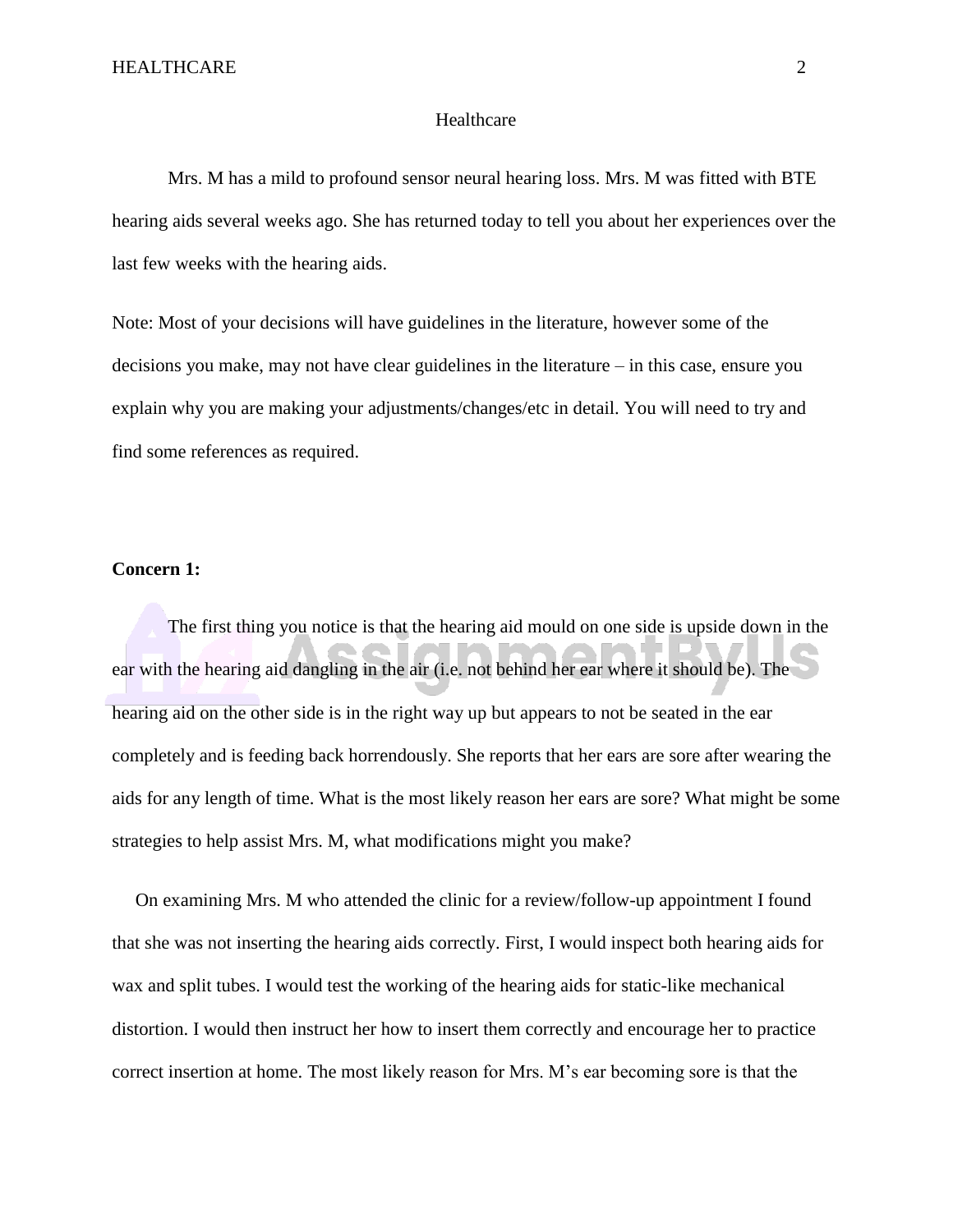hearing aids were not inserted properly. I probably would advise correct insertion and not perform any modifications at this stage. According to Pascoe (1990), one of the common problems with insertion is fitting the hearing aid or ear mould into the canal and leaving the helix lock outside of the pinna, which usually results in discomfort and feedback. Once the hearing aids are properly inserted in Mrs. M's ears, I would check for any physical discomfort in the ear. If there is soreness or any excessive pressure applied to any point in the ear, the area of the ear mould that is causing discomfort can be ground (Dillon, 2001). Moreover, if the client finds it too difficult to insert a hearing aid with a helix lock, this part of the ear mould can be ground as well (Dillon, 2001). Essentially, I would ensure that Mrs. M can properly insert and operate her hearing aids. I would instruct her and the family member or caretaker, if present, on the management of her hearing aids and that would include such tasks as changing batteries, cleaning, and turning the hearing aids on and off. Subsequently, I would ask Mrs. M to come for her second follow-up appointment, where I would recheck these issues again.

## **Concern 2**

She reports that when she has been able to insert the aids correctly, she has found that when watching the TV, the voices on the shows are too soft and the commercials hurt her ears. Also when her little granddaughter "whispers and mumbles" at her, she cannot hear her butwhen her "oaf of a father shouts at the football on the television" she has to leave the room due to the distortion and discomfort it causes. What settings might we alter on the hearing aid and why?

This problem appears to be a compression issue, where the soft sounds are not being sufficiently amplified and the loud sounds amplified too much. Here it would be appropriate to fine-tune the hearing aids to ensure comfort and balance in sound quality. The solution to the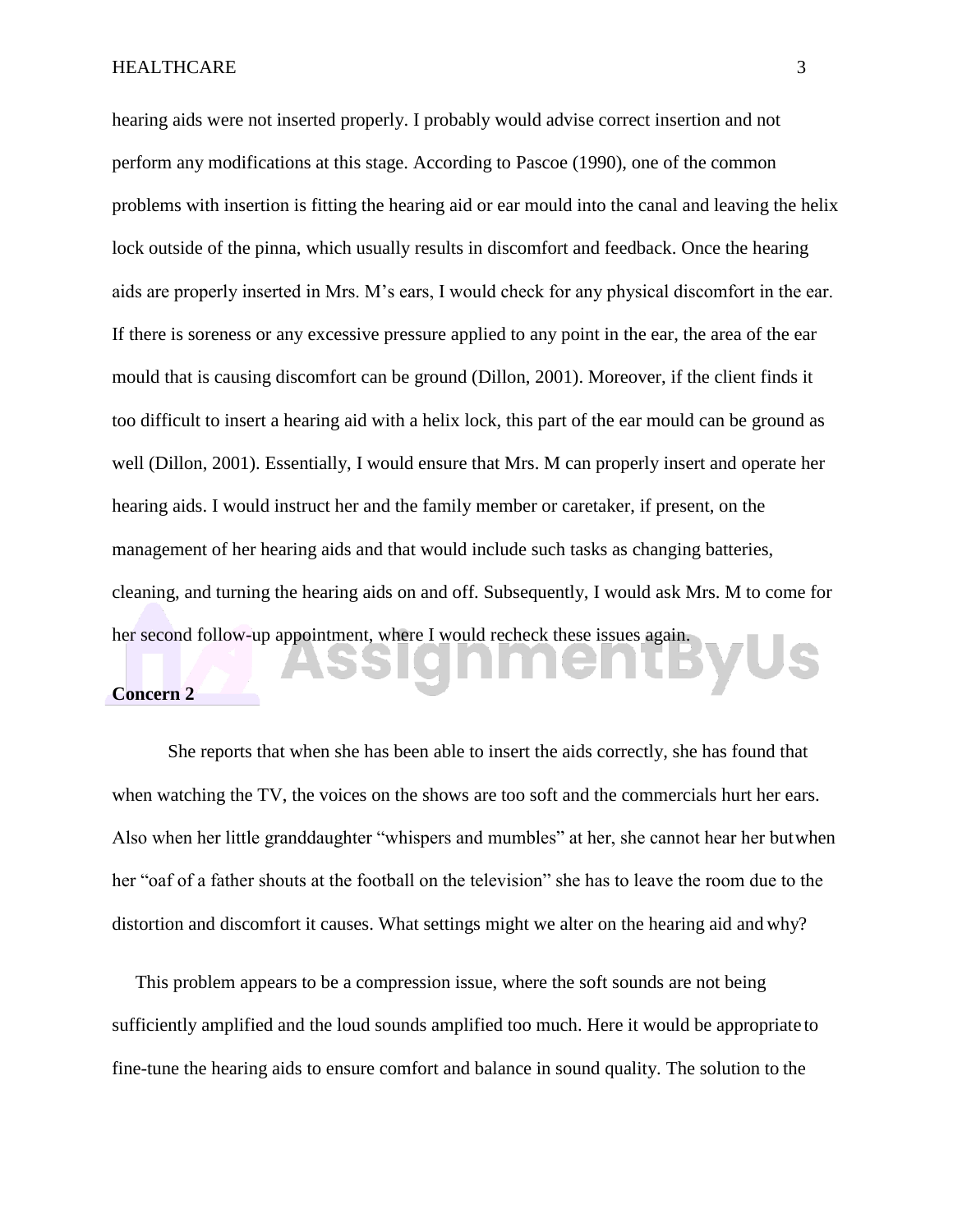above problems will be to reduce the gain given to loud sounds and increase the gain for soft sounds (Dillon, 2001). Depending on the flexibility of the hearing aid it would be helpful to reduce the maximum power output (MPO) in the frequency regions that are responsible for excessive loudness. I would then perform an MPO check to ensure loud sounds are comfortable and not harsh or painful. I would also check with Mrs. M how her voice sounds, how my voice sounds, and if the sound quality is balanced in both ears. I would further counsel her to acclimatize herself to sounds and explain that some sounds seem to be loud because they are. For example, TV commercials are certainly louder than actual televised programs. In addition communication tactics or strategies will need to be addressed. Mrs. M could ask her father not to yell when she has her hearing aids on and to remind her granddaughter to face her directly and speak clearly when speaking to her. I would also give her a hearing aid booklet with sections on communication strategies and hearing loss to pass on to her family and those around her, so that they too are aware of the effects of hearing loss. I would advise Mrs. M to try the new strategies at home and find out if she is experiencing similar or even greater difficulties. Any problem will be addressed in her next follow-up appointment.